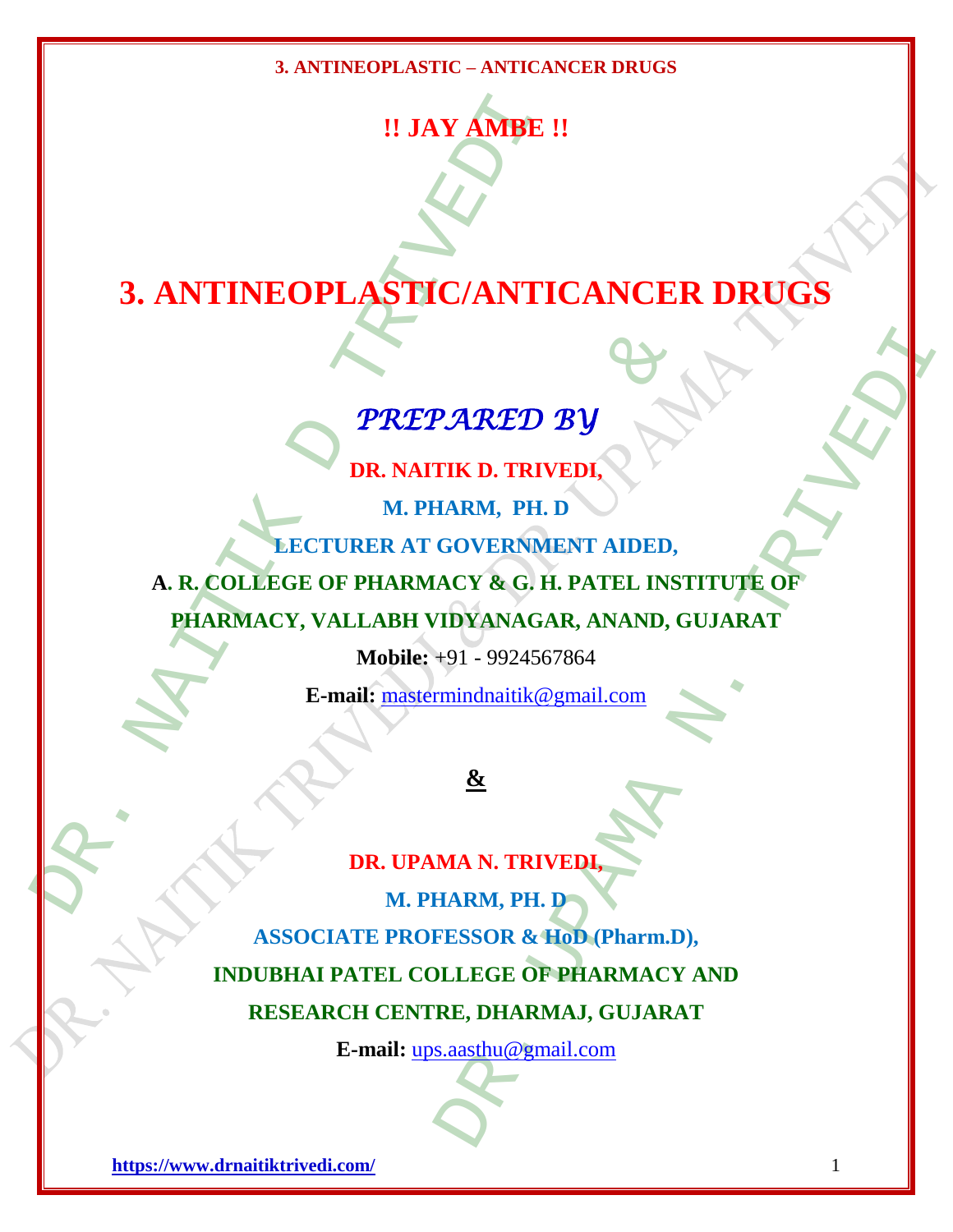#### **ANTINEOPLASTIC**

#### **CLASSIFICATION OF CANCER:**

- **1. Behaviouristic classification:**
- According to types and size of tumors.
- **A. Benign tumors:**
	- Benign tumors are tumors that cannot spread by invasion or metastasis; hence, they only grow locally.

#### **B. Malignant tumors:**

| <b>ANTINEOPLASTIC</b>                                                                                                                                                       |                                                         |                                                                                                      |  |
|-----------------------------------------------------------------------------------------------------------------------------------------------------------------------------|---------------------------------------------------------|------------------------------------------------------------------------------------------------------|--|
|                                                                                                                                                                             |                                                         | <b>CANCER:</b> It is a term used for diseases in which abnormal cells divide without control and are |  |
|                                                                                                                                                                             | able to invade other tissues.                           |                                                                                                      |  |
|                                                                                                                                                                             | <b>CLASSIFICATION OF CANCER:</b>                        |                                                                                                      |  |
|                                                                                                                                                                             | 1. Behaviouristic classification:                       |                                                                                                      |  |
|                                                                                                                                                                             | According to types and size of tumors.                  |                                                                                                      |  |
|                                                                                                                                                                             | A. Benign tumors:                                       |                                                                                                      |  |
|                                                                                                                                                                             |                                                         | Benign tumors are tumors that cannot spread by invasion or metastasis; hence, they                   |  |
|                                                                                                                                                                             | only grow locally.                                      |                                                                                                      |  |
|                                                                                                                                                                             | <b>B.</b> Malignant tumors:                             |                                                                                                      |  |
|                                                                                                                                                                             |                                                         | Malignant tumors are tumors that are capable of spreading by invasion and metastasis.                |  |
|                                                                                                                                                                             |                                                         |                                                                                                      |  |
| Characteristic<br>Differentiation                                                                                                                                           | Benign                                                  | <b>Malignant</b>                                                                                     |  |
|                                                                                                                                                                             | Tumor cells resemble the original mature<br>cells       | Tumor cells might not resemble the original mature<br>cells                                          |  |
| Growth Rate                                                                                                                                                                 | Slow; might stop or regress                             | Rapid, autonomous; usually does not stop or regress                                                  |  |
| Type of<br>Growth                                                                                                                                                           | Expand and displace                                     | Invade, destroy, and replace                                                                         |  |
| Metastasis                                                                                                                                                                  | No                                                      | Yes                                                                                                  |  |
| <b>Health Effect</b>                                                                                                                                                        | Usually does not cause death                            | May cause death if not diagnosed and treated                                                         |  |
|                                                                                                                                                                             | Histogenic classification:                              |                                                                                                      |  |
|                                                                                                                                                                             | According to the tissues or cells from which it arises. |                                                                                                      |  |
| Carcinoma: Cancers derived from epithelial cells. This group includes many of the<br>most common cancers, particularly in the aged, and include nearly all those developing |                                                         |                                                                                                      |  |
| in the breast, prostate, lung, pancreas, and colon.                                                                                                                         |                                                         |                                                                                                      |  |
|                                                                                                                                                                             |                                                         |                                                                                                      |  |
| Sarcoma: Cancers arising from connective tissue (i.e. bone, cartilage, fat, nerve), each                                                                                    |                                                         |                                                                                                      |  |
| of which develop from cells originating in mesenchymal cells outside the bone marrow.                                                                                       |                                                         |                                                                                                      |  |
| Lymphoma and leukemia: These two classes of cancer arise from hematopoietic                                                                                                 |                                                         |                                                                                                      |  |
| (blood-forming) cells that leave the marrow and tend to mature in the lymph nodes and                                                                                       |                                                         |                                                                                                      |  |
| blood, respectively. Leukemia is the most common type of cancer in                                                                                                          |                                                         |                                                                                                      |  |
| children accounting for about 30%.                                                                                                                                          |                                                         |                                                                                                      |  |
| Germ cell tumor: Cancers derived from pluripotent cells, most often presenting in                                                                                           |                                                         |                                                                                                      |  |
| the testicle or the ovary (seminoma and dysgerminoma, respectively).                                                                                                        |                                                         |                                                                                                      |  |
|                                                                                                                                                                             |                                                         |                                                                                                      |  |

#### **2. Histogenic classification:**

- **Carcinoma:** Cancers derived from epithelial cells. This group includes many of the most common cancers, particularly in the aged, and include nearly all those developing in the breast, prostate, lung, pancreas, and colon.
- **Sarcoma:** Cancers arising from connective tissue (i.e. bone, cartilage, fat, nerve), each of which develop from cells originating in mesenchymal cells outside the bone marrow.
- **Lymphoma and leukemia:** These two classes of cancer arise from hematopoietic (blood-forming) cells that leave the marrow and tend to mature in the lymph nodes and blood, respectively. Leukemia is the most common type of cancer in children accounting for about 30%.
- **Germ cell tumor:** Cancers derived from pluripotent cells, most often presenting in the testicle or the ovary (seminoma and dysgerminoma, respectively).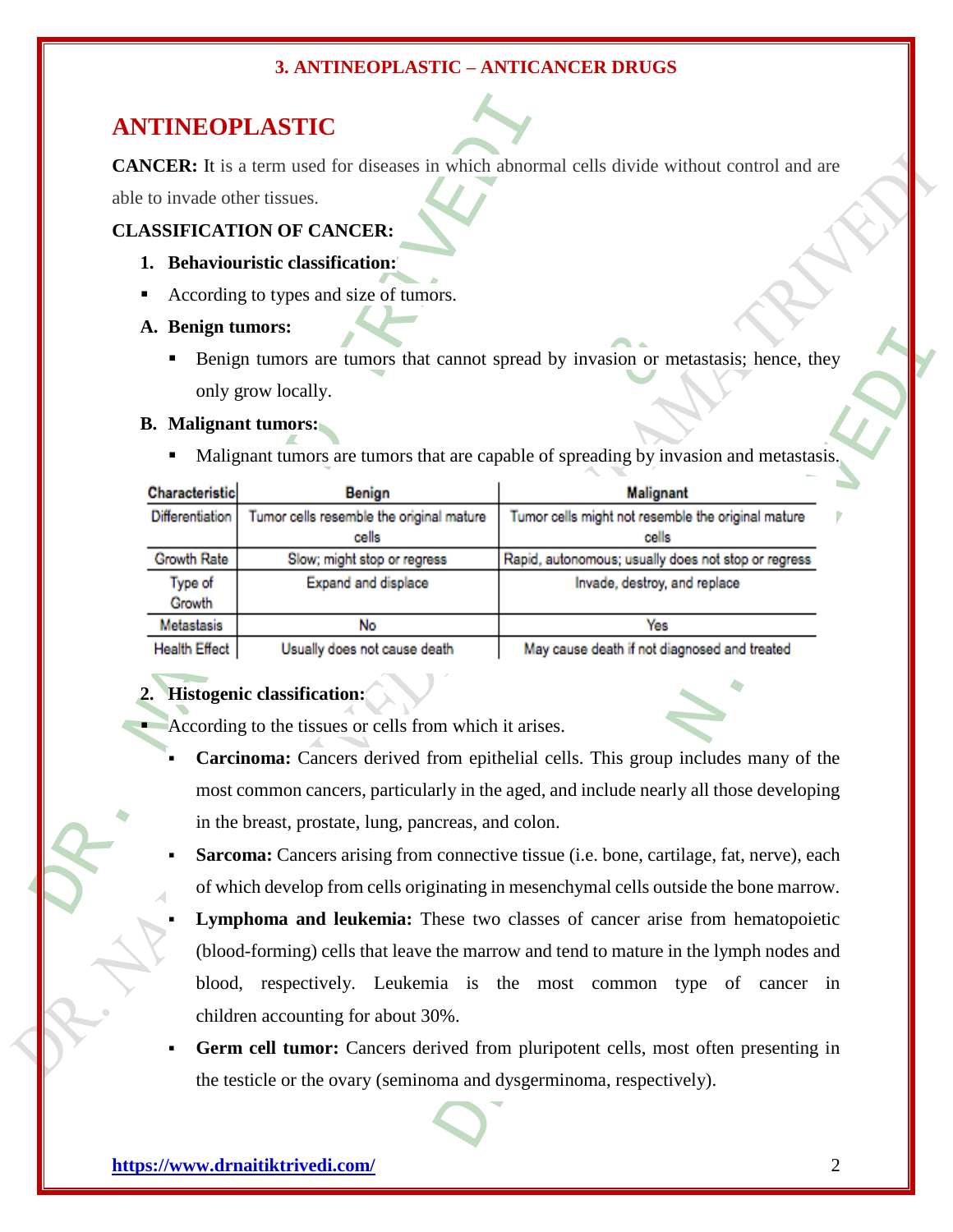Blastoma: Cancers derived from immature "p<br>Blastomas are more common in children than in<br>CLASSIFICATION OF ANTICANCER DRUGS ACCC<br>STRUCTURE:<br>1. Alkylating agents:<br>A. Mustards (Nitrogen Mustards):<br>Eg.: Cylclophosphamide, Chl **Blastoma:** Cancers derived from immature "precursor" cells or embryonic tissue. Blastomas are more common in children than in older adults.

## **CLASSIFICATION OF ANTICANCER DRUGS ACCORDING TO CHEMICAL**

#### **STRUCTURE:**

#### **1. Alkylating agents:**

A. Mustards (Nitrogen Mustards):

ide, Chlorambucil, Melphalan, Ifosfamide, Uracil musta<br>
.omustine, Carmustine, Semustine<br>
.omustine, Triethylenethiophosphoramide (Thiotepa), Hexan<br>
rates (Busulphan)<br>
es:<br>
.es:<br>
.es:<br>
.es:<br>
.es:<br>
.es:<br>
.es:<br>
.es:<br>
.es:<br>
. Elphalan, Ifosfamide, Uracil mustard, Mechlorethamine. Eg.: Cylclophosphamide, Chlorambucil, Melphalan, Ifosfamide, Uracil mustard, Mechlorethamine.

B. Nitrosoureas:

Eg.: Streptozotocin, Lomustine, Carmustine, Semustine

C. Ethylenimines:

Eg.: Triethylenemelamine, Triethylenethiophosphoramide (Thiotepa), Hexamethylinemelamine

D. Alkylsulphonates:

Eg.: Methanesulphonates (Busulphan)

E. Trazenes:

Eg.: Dacarbazine

#### **2. Antimetabolites:**

A. Folic acid analogues:

Eg.: Methotrexate

B. Pyrimidine analogues:

Eg.: Fluorouracil, Cytarabine, Gemcitabine, Azaserine, Floxuridine

C. Purine analogues:

Eg.: Mercaptopurine, Thioguanine, Fludarabine, cladribine, Pentostatine

#### **3. Natural Products:**

#### **A.** Plant Products

- Vinca Alkaloids: Vincristine, Vinblastine, Vindesine, Navelbine.
- Taxanes: Paclitaxel, Docetaxel
- Epipodophyllotoxins: Etoposide
- Camptothecins: Irinotecan
- **B.** Microorganism Products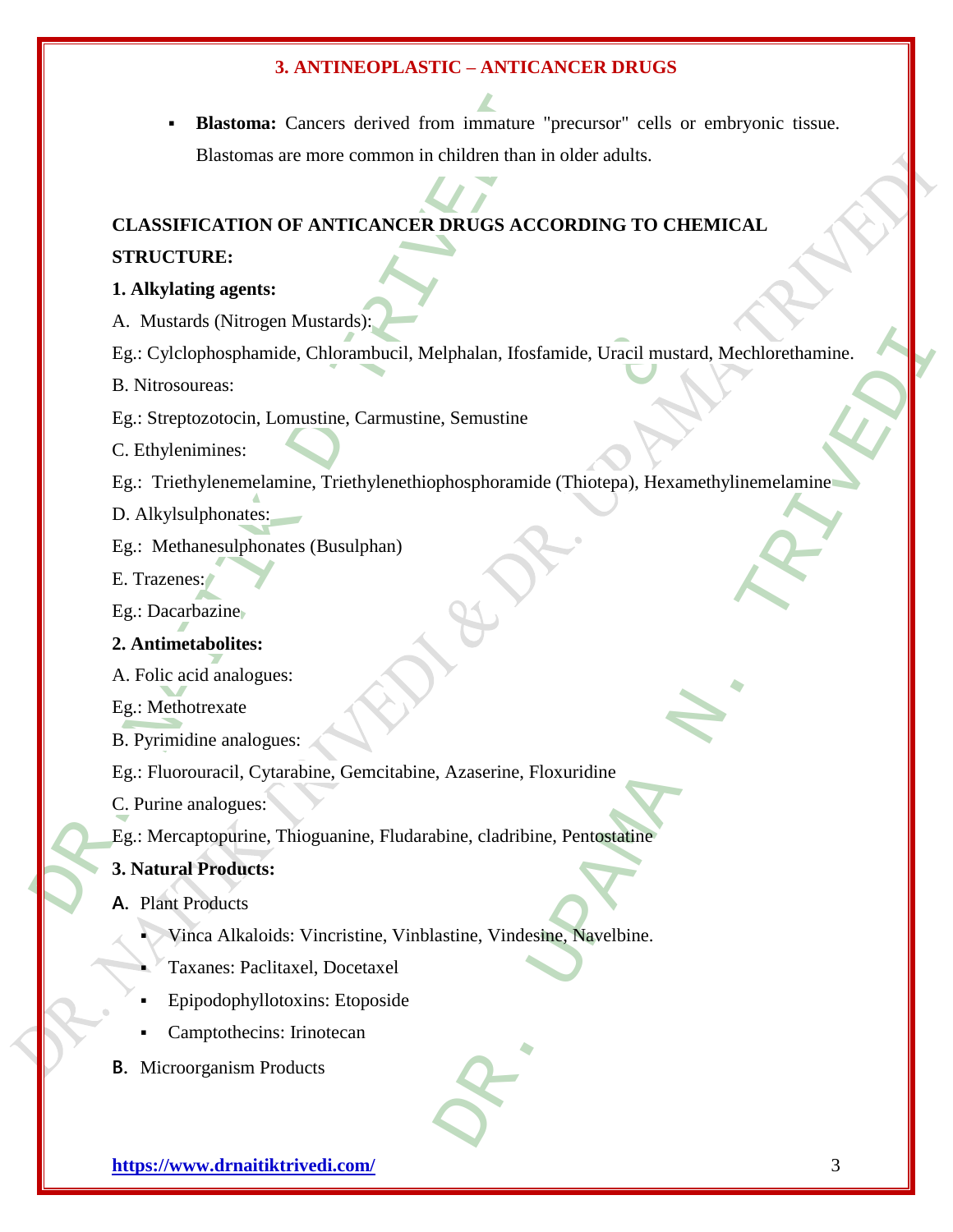- Antibiotics: Doxorubicin, Doxorubicin, Bleomycin, Actionomycin-D,<br>
Actionomycin-D,<br>
Enzymes: L-Asparaginase, Crisantapase<br>
4. Hormones:<br>
Esrogens: Diethylstilbestrol, Ethinyl estradiol<br>
 Progestins: Hydroxyprogesterone, M Antibiotics: Doxorubicin, Doxorubicin, Bleomycin, Mithramycin, Mitomycine, Actinomycin-D,
	- Enzymes: L-Asparaginase, Crisantapase

#### **4. Hormones:**

- Esrogens: Diethylstilbestrol, Ethinyl estradiol
- Progestins: Hydroxyprogesterone, Medroxyprogesterone acetate, Megestrol
- Androgens: Testosterone, propionate, Fluoxymesterone
- Antiestrogens: Tamoxifen
- Antiandrogens: Flutamide, Cyproterone

#### **5. Radiosotopes:**

Eg.: Radioiodine, Radiogold, Radiophosphorous

#### **6. Miscellaneous:**

Eg.: Cisplatin, Hydroxyurea, Procarbazine, Interferon etc

# : Tamoxifen<br>
S: Flutamide, Cyproterone<br>
Eliogold, Radiophosphorous<br>
Eliogold, Radiophosphorous<br>
Eliogold, Radiophosphorous<br>
System of Control Control Control Control Control Control Control Control Control Control Control From etc.<br>
Interferon etc.<br>
DRUGS ACCORDING TO CELL CYCLE:<br>
SCHOTAINDUCH, Carmustine, Dacarbazine,<br>
Chlorambuch, Carmustine, Dacarbazine,<br>
Tripotacan.<br>
Topotacan.<br>
Christian.<br>
Composition. **CLASSIFICATION OF ANTICANCER DRUGS ACCORDING TO CELL CYCLE:**

#### **1. Cell cycle non Specific:**

Kills resting as well as dividing cells.  $\bigcap$ 

Eg.: Nitrogen Mustard, Cyclophosphamide, Chlorambucil, Carmustine, Dacarbazine,

Actinomycin D

- **2. Cell Cycle Specific:**
	- Kill only actively dividing cells

G1: Vinblastin

S: Mtx, Cytarabine, 6-TG, 6-MP, Hydroxyurea, Mitomycin C, Doxorubicin, Daunorubicin.

G2: Daunorubicin, Bleomycin, Etoposide, Topotacan.

M: Vincristine, Vinblastin, paclitaxel.

#### **ALKYLATING AGENTS:**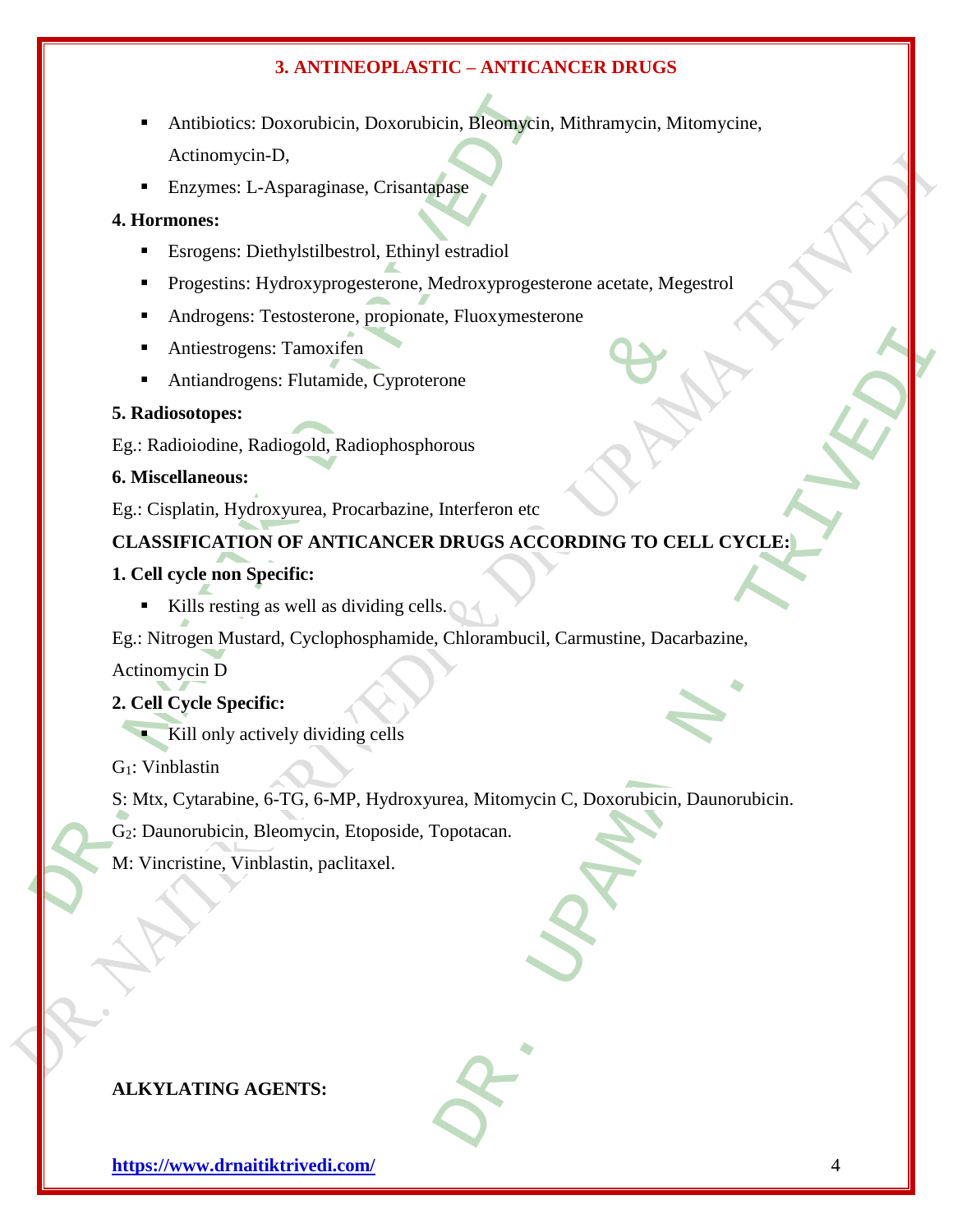One of the frightening developments of World War I was the introduction of chemical warfare. These compounds were known as the nitrogen mustard gases. The nitrogen mustards were observed to inhibit cell growth, especially of bone marrow. Shortly after the war, these compounds were investigated and shown to inhibit the growth of cancer cells.

#### **Mechanism of Action:**

- These drugs work by alkylation with nucleophilic substitution. They alkylate a variety of cellular constituents, such as cell membranes, proteins, and most importantly **DNA**. More specifically, the nitrogenous bases of DNA are what get alkylated.
- One of the frightening developments of World War I was<br>
These compounds were known as the nitrogen mustard<br>
observed to inhibit cell growth, especially of bone marrow. S<br>
were investigated and shown to inhibit the growth o the nitrogenous bases of DNA are what get alkylated.<br>
The nitrogenous bases of DNA are what get alkylated.<br>
The nitrogenous field the second and the number of solar pair of electrons (i.e. on the N7 of guanine). This elect f DNA are what get alkylated.<br>
become activated when a chlorine atom is extracted.<br>
his "carbonium ion" is very electrophilic and will then the N7 of guanine). This electrophilic attack results<br>
on the N7 of guanine, This The drugs start off as pro-drugs that become activated when a chlorine atom is extracted. A **carbonium ion** is thus formed. This "carbonium ion" is very electrophilic and will then attack any free pair of electrons (i.e. on the N7 of guanine). This electrophilic attack results in a bond being formed between the drug and the guanine of DNA. As a result of this "alkylation", there are a few consequences:

1) **Miscoding (In transcription)**

- 2) **Cross linking**  This only occurs if the drug is bifunctional
- The net result is cancer cell undergo apoptosis.
- **1. Nitrogen Mustards:** 
	- E.G.: Mechlorethamine, cyclophosphamid, melphalan & chlorambucil

#### **A. Mechlorethamine**

- First alkylating agent employed clinically
- Bifunctional, thus can crosslink DNA
- Extremely unstable and is inactivated within a few minutes following administration.
- Thus it is given IV.

#### **Clinical Uses**

- Hodgkin's Disease
- Non-Hodgkin's Lymphoma

#### **Toxicity/ Side Effects**

- Dose limiting toxicity is bone marrow depression
- Nausea/ Vomiting
- **B. Cyclophsphamid**

– Alopecia

- Diarrhea
- **Sterility**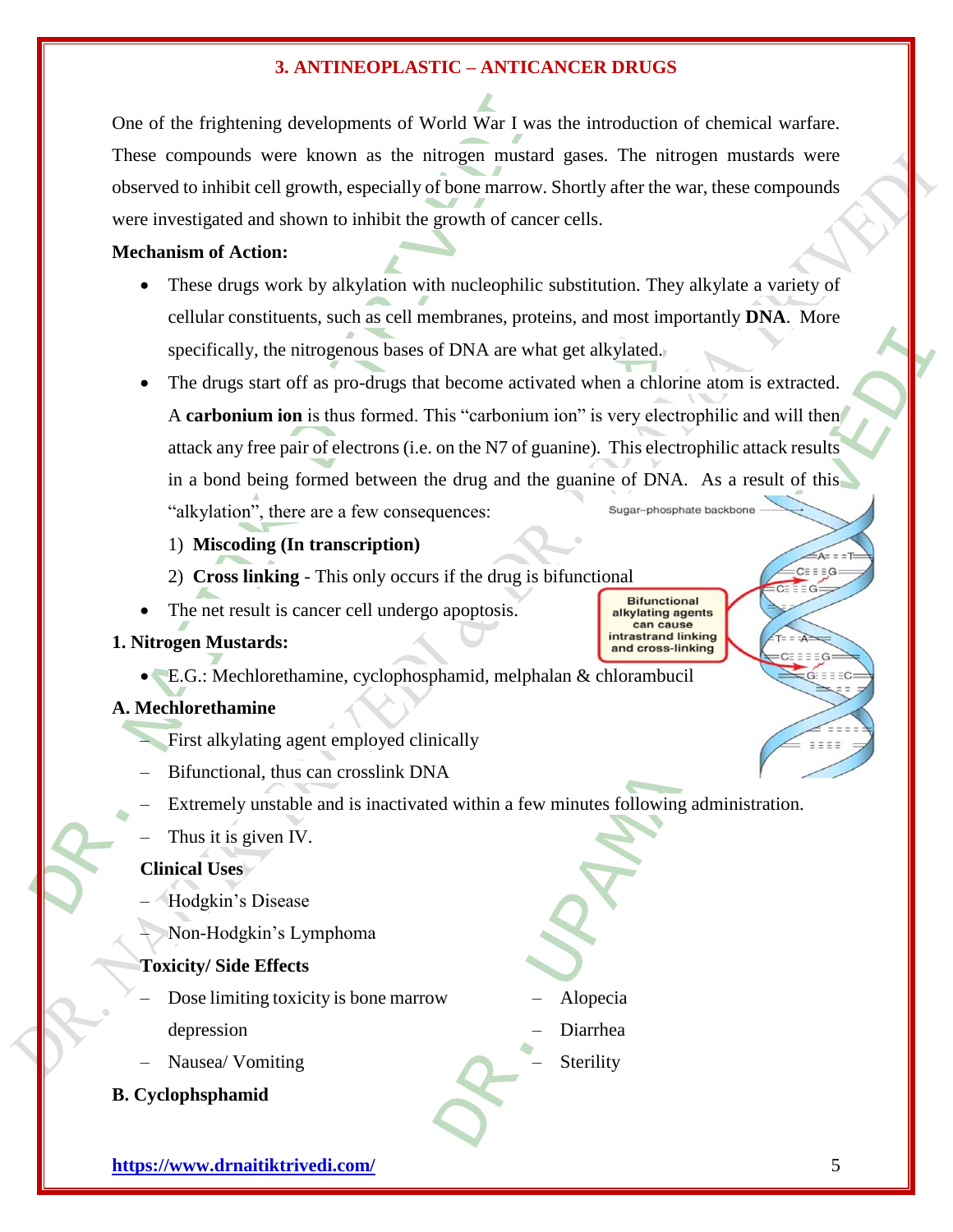- It acts as cytotoxic and immunosuppressor agent.
- It acts as cytotoxic and immunosuppressor agent.<br>
Prodrug which must be activated by the cytochrome<br>
nitrogen mustard.<br>
 Bifunctional agent<br>
 Most widely used alkylating agent<br>
 Most widely used alkylating agent<br>
 Hodg – Prodrug which must be activated by the cytochrome p450 system, which turns it into nitrogen mustard.
	- Bifunctional agent
	- Most widely used alkylating agent

#### **Clinical Uses**

- Hodgkin's Disease
- Non-Hodgkin's lymphoma
- Solid tumors of head, neck, ovaries, and breast
- Solymphoma<br>
Solymphoma<br>
Solymphoma<br>
Solicity, or fluorouracil as adjuvant therapy post breast cance<br>
ant recipients (due to immunosuppressive actions)<br>
Solutions, and vomiting<br>
Solutions, and communosuppressive actions)<br>
S and breast<br>
and breast<br>
in methotrexate (anti-metabolite) or doxorubicin (anti-<br>
adjuvant therapy post breast cancer surgery<br>
mmunosuppressive actions)<br>
Sterility<br>
Breast cancer are expressive to the expressive to the proc – Frequently used in combination with methotrexate (anti-metabolite) or doxorubicin (antitumor antibiotic), or fluorouracil as adjuvant therapy post breast cancer surgery
- Organ transplant recipients (due to immunosuppressive actions)

#### **Toxicity/ Side Effects**

– Bone marrow depression

**Sterility** 

– Severe nausea and vomiting

- Hypersensitivity reactions
- Acute hemorrhagic cystitis and renal damage

#### **2. Nitrosoureas**

- E.G.: Carmustine, Lomustine
	- Bifunctional molecules active against broad spectrum of neoplastic disease
	- Inhibits synthesis of both DNA and RNA, as well as proteins
	- These drugs are highly lipophilic, so they can easily cross blood-brain-barrier, and are
	- great for CNS tumors.
	- Big problem in this class is that they are highly mutagenic and highly carcinogenic.
	- Major toxicity is delayed bone marrow depression  $\&$  pulmonary fibrosis.

#### **Clinical uses**

- Primary and metastasis tumors of the brain
- Hodgkin's Disease and Non-Hodgkin's lymphoma
- Adenocarcinoma of stomach, colon, and rectal cancer
- Hepatocarcinoma

#### **3. Alkyl Sulfonates**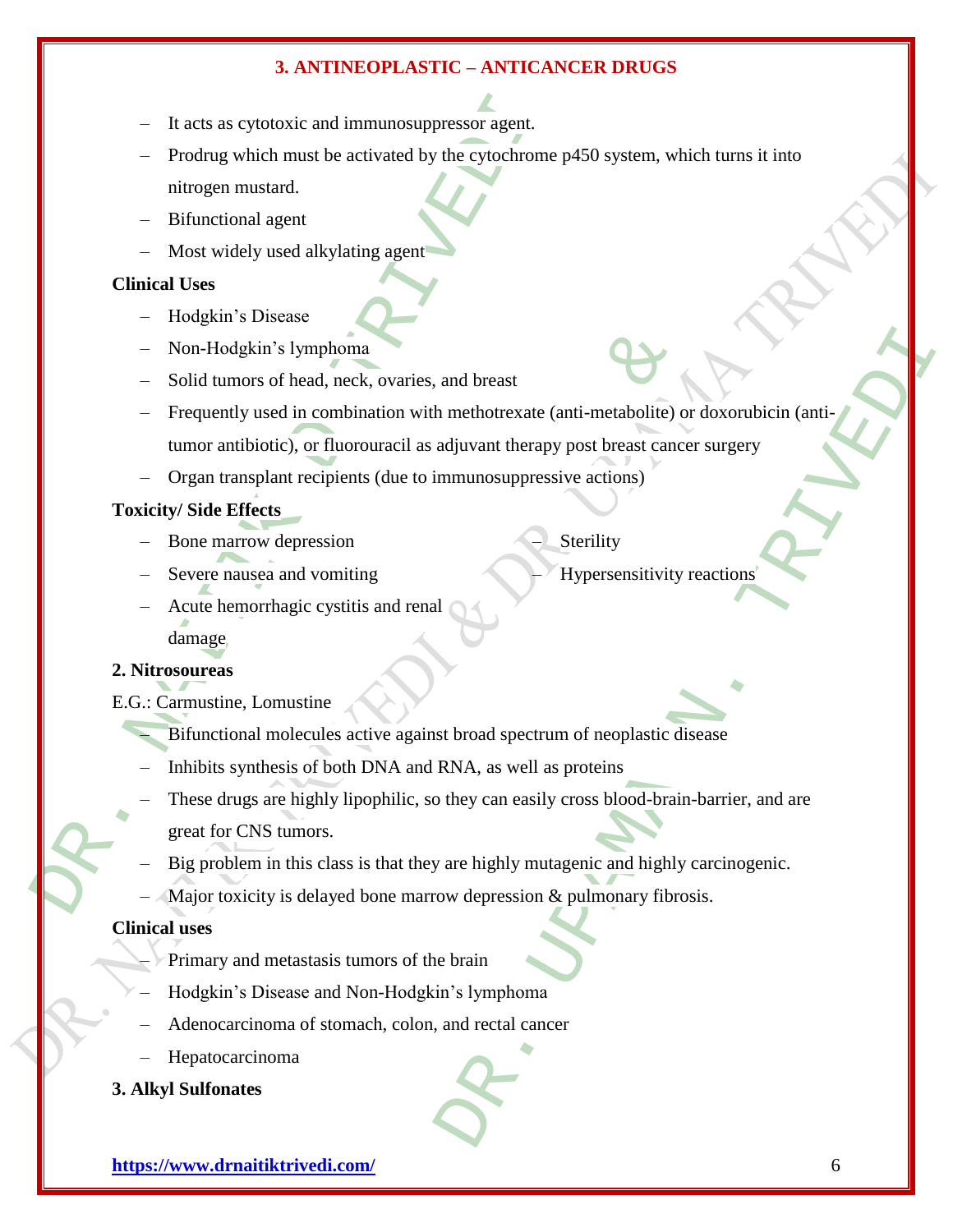#### Eg.: Busulfan

#### **Clinical uses:**

– Great effect on for Chronic granulocytic Leukemia

#### **Toxicity/ Side Effects:**

- Dose limiting toxicity is bone marrow depression.
- Pulmonary infiltrates and pulmonary fibrosis
- Tonic-clonic seizures in epileptics
- Alopecia
- **Sterility**
- Skin hyper pigmentation
- Cataracts **Hepatitis**
- 
- Nausea and vomiting

#### **ANTIMETABOLITES:**

- Eg.: Busulfan<br>
Clinical uses:<br>
 Great effect on for Chronic granulocytic Leukemia<br>
Toxicity/Side Effects:<br>
 Dose limiting toxicity is bone<br>
marrow depression.<br>
 Pulmonary infiltrates and pulmonary<br>
 Toric-clonic seizur • An antimetabolite is a chemical with a similar structure to a metabolite required for normal biochemical reactions, yet different enough to interfere with the normal functions of cells, including cell division.
	- All antimetabolites are used in cancer treatment, as they interfere with DNA production and therefore cell division and the growth of tumors (mainly in S-phase specific).

#### **Mechanism of action:**

 Purin and pyrimidine antagonists are phosphorelated inside the body into nucleotid form in order to be cytotoxic

#### **1. Folic acid analogues:**

Eg.: Methotrexate:

#### **Mechanism of action:**

- Cataracts<br>
Seizures in epileptics<br>
 Hepatitis<br>
Simiting<br>
ES:<br>
Listic is a chemical with a similar structure to a metabolite<br>
eactions, yet different enough to interfere with the normal<br>
division.<br>
olites are used in can - Cataracts<br>
- Hepatitis<br>
- Hepatitis<br>
- Hepatitis<br>
a similar structure to a metabolite required for normal.<br>
mough to interfere with the normal functions of cells,<br>
er treatment, as they interfere with DNA production<br>
row – A folic acid analogue prevents the formation of tetrahydrofolate, essential for purine and pyrimidine synthesis, by inhibiting dihydrofolate reductase. This leads to inhibition of production of DNA, RNA and proteins (as tetrahydrofolate is also involved in the synthesis of amino acids as serine and methionine).
- It is actively taken up into the cells by the same transport system for folate.
- The most common toxicity is nepherotoxicity.

#### **2. Purine analogues**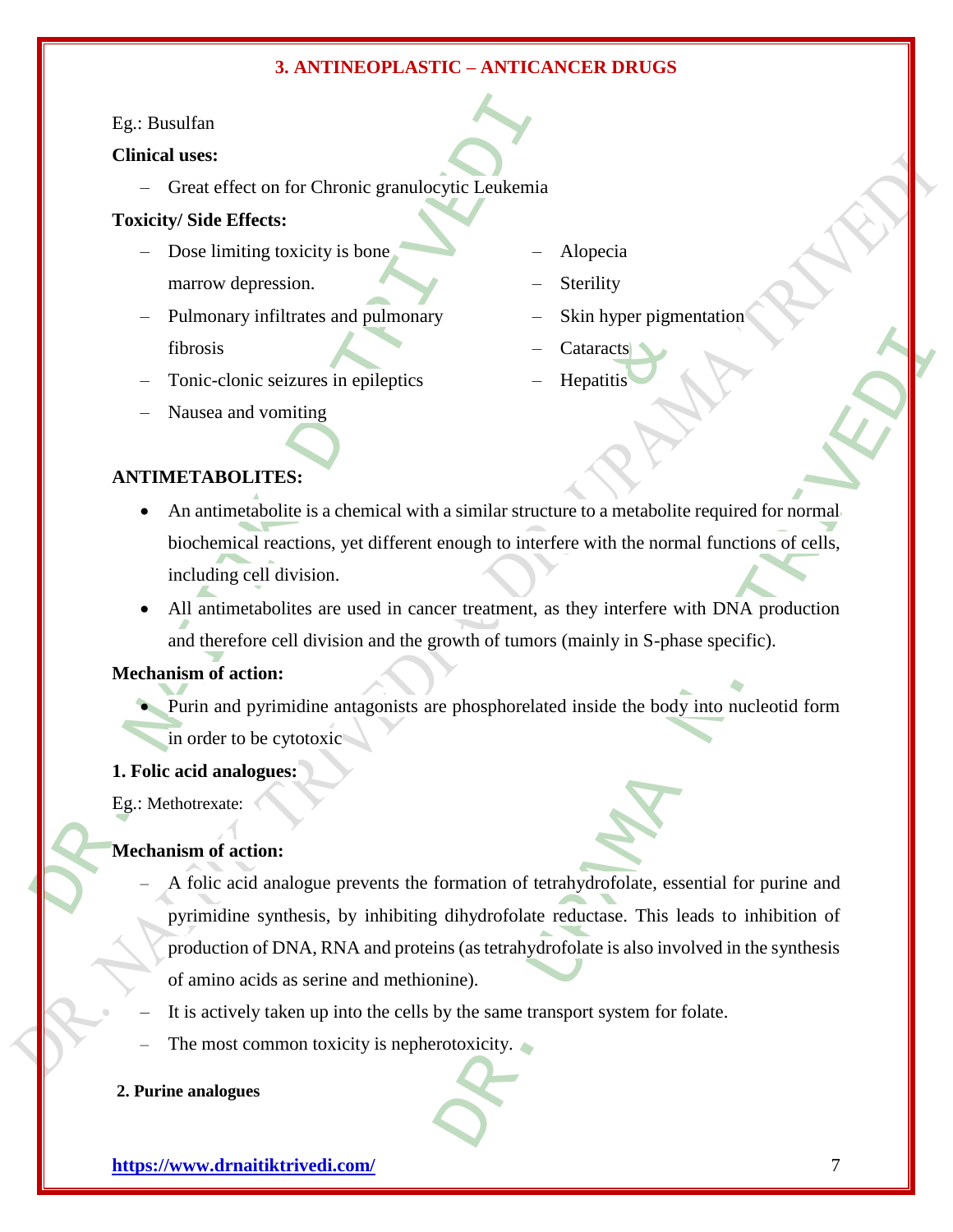#### Eg.: 6−mercaptopurineor 6−MP

#### **Mechanism of action:**

- It is immunosuppressive cytotoxic substance. It is widely used in transplantations to control rejection reactions.
- It is acts as a purine analogue and once enters the cell, it is converted to 6-MPribosephophate and can be incorporated into RNA & DNA resulting in non functioning RNA & DNA & finally inducing cell cycle arrest and apoptosis.
- It also inhibits purring ring biosynthesis

#### **Adverse reactions:**

- Diarrhea, nausea, vomiting, loss of appetite,
- Allergic reaction include rash, itching, swelling, dizziness, trouble breathing.
- Mercaptopurine causes myelosuppression. Those taking mercaptopurine should get permission from a doctor in order to receive immunizations and vaccinations.

#### **Azathioprine:**

- It is one of the main immunosuppressive cytotoxic substance.
- It is widely used in transplantations to control rejection reactions.
- It is nonenzymatically cleaved to 6 MP that acts as a purine analogue and inhibits DNA synthesis

#### **3. Pyrimidine analogues:**

**Eg.:** 5-flurouracil (5-FU)

#### **Mechanism of action:**

- Eg.: 6-mercaptopurincor 6-MP<br>
Mechanism of action:<br>
 It is immunosuppressive cytotoxic substance. It is wive<br>
rejection reactions.<br>
 It is acts as a purine analogue and once enters<br>
ribosephophate and can be incorporate Solution include rash, itching, swelling, dizziness, trouble bread, the metal cash, itching, swelling, dizziness, trouble bread and vaccine causes myelosuppression. Those taking mercapted and according metal of moder in or esis<br>
appetite,<br>
ag, swelling, dizziness, trouble breathing.<br>
receive immunizations and vaccinations.<br>
sive cytotoxic substance.<br>
Let control rejection reactions.<br>
A. MP that acts as a purine analogue and inhibits DNA<br>
DNA – It act as a uracil analogue, it is transformed inside the cell into 5-FU deoxynucleotide which compete with deoxyuridine monophosphate (DUMP) for thymidylate synthase leading to inhibition of deoxythymidine monophosphate (DTMP) synthesis inhibition of DNA synthesis (Not RNA or protein)
	- Also it is incorporated into DNA non functioning DNA.
	- Finally inducing cell cycle arrest and apoptosis by inhibiting the cell's ability to synthesize DNA.
	- It is an S-phase specific drug
	- 5−FU may be used in combination with other chemotherapy agents to treat cancers of the breast, stomach,colon, rectum, and pancreas.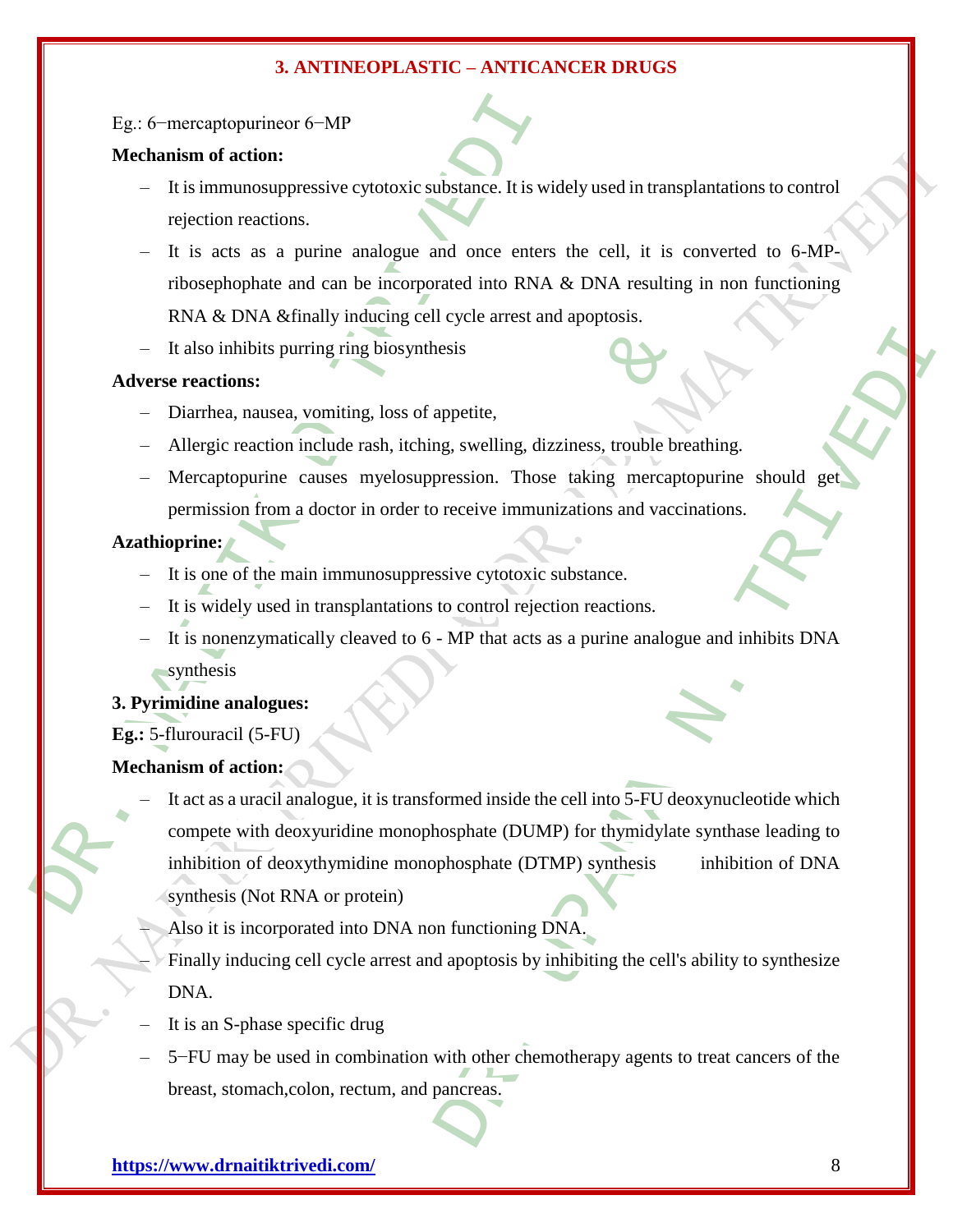#### **Side effect:**

- Most unwanted effect is GIT epithelial damage, diarrhea and mouth ulcers.
- The most dangerous side effect is bone marrow suppression

#### **Cytarabine**

– It is analogue to 2-deoxycytidine and in the body it is converted into cytosine triphosphate and inhibit DNA polymerase thus inhibiting DNA synthesis.

#### **NATURAL PRODUCTS:**

#### **A. Plant Products:**

#### **I. Vinca Alkaloids: Vincristine, Vinblastine, Vindesine, Navelbine.**

#### **Mechanism of action**

- Act on M Phase.
- Tubulin is a structural protein which polymerises to form microtubules.
- The cell cytoskeleton and mitotic spindle, amongst other things, are made of microtubules.
- Vincristine binds to tubulin inhibiting polymerization of microtubule structures.
- Disruption of the microtubules arrests mitosis in metaphase.
- Side effect:<br>
Most unwanted effect is GIT epithelial damage, dia<br>
 The most dangerous side effect is bone marrow supp<br>
Cytarabine<br>
 It is analogue to 2-deoxycytidine and in the body it is<br>
and inhibit DNA polymerase thus ICTS:<br>
Vincristine, Vinblastine, Vindesine, Navelbine,<br>
1<br>
anse.<br>
Iructural protein which polymerises to form microtubule<br>
keleton and mitotic spindle, amongst other things, are may<br>
to tubulin inhibiting polymerization of The Strategies Navellaine.<br>
The Nindesine, Navellaine.<br>
Nelly merises to form microtubules.<br>
Examples to form microtubules.<br>
Examples to the interdependent of microtubule structures.<br>
Similosis in metaphase.<br>
all rapidly d The vinca alkaloids therefore affect all rapidly dividing cell types including cancer cells, but also intestinal epithelium and bone marrow.

#### **Side effects:**

- The main side-effects of vincristine are peripheral neuropathy.
- Accidental injection of vinca alkaloids into the spinal canal (intrathecal administration) is highly dangerous, with a mortality rate approaching 100%.
- Vinblastin is less neurotoxic.

#### **Uses**

Non Hodgkin's & Hodgkin's disease, malignant lymphomas and leukemia.

#### **II. Taxanes: Paclitaxel, Docetaxel**

• It is used for treatment of lung, ovarian and breast cancer.

#### **Mechanism of action**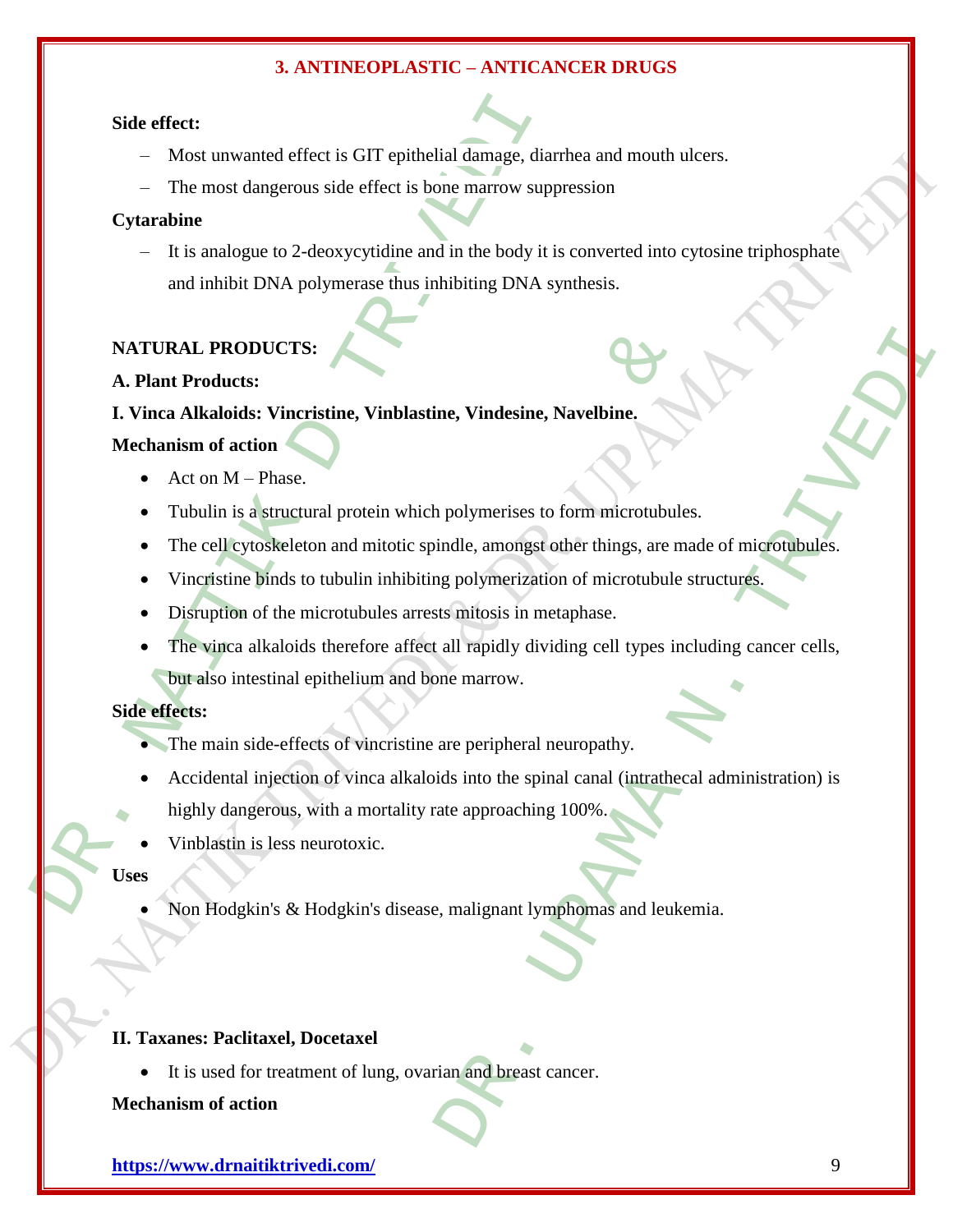- Paclitaxel hyper-stabilizes microtubule smache (for subunit of tubulin, the resulting microtubule/paclitation disassemble. This adversely affects cell function of microtubules is necessary for their function.<br>• Further r Paclitaxel hyper-stabilizes microtubule structure (freez them). Paclitaxel binds to the β subunit of tubulin, the resulting microtubule/paclitaxel complex does not have the ability to disassemble. This adversely affects cell function because the shortening and lengthening of microtubules is necessary for their function.
	- Further research has indicated that paclitaxel induces programmed cell death (apoptosis) in cancer cells by binding to an apoptosis stopping protein called Bcl-2 (B-cell leukemia 2) and thus arresting its function.

#### **Side effects**

• Bone marrow suppression and neurotoxicity

#### **III. Epipodophyllotoxins: Etoposide**

• Chemically it is derived from podophyllotoxin, a toxin found in the mandrake root.

#### **Mechanism of action:**

• An inhibitor of the enzyme topoisomerase II. It cause breaks in the DNA inside the cancer cells and prevent them from further dividing and multiplying. Then the cells die.

#### **Side effect:**

- Vomiting & alopecia
- Bone marrow suppression

**Uses:**

It has been useful for treatment of testicular cancer and small cell lung cancer.

#### **B. Microorganism Products**

**I. Antibiotics:** 

#### **a. Dactinomyci[n](http://en.wikipedia.org/wiki/Image:Actinomycin.png)**

- It is isolated from soil bacteria of the genus Streptomyces.
- It was the first antibiotic shown to have anti-cancer activity and used in treatment of a variety of cancers.
- suppression and neurotoxicity<br>
signifiest is derived from podophyllotoxin, a toxin found in the m<br>
1:<br>
1:<br>
1: It cause breaks in the DN<br>
1:<br>
1:<br>
1: It cause breaks in the DN<br>
1:<br>
1:<br>
1:<br>
1:<br>
1: It cause breaks in the DN<br>
1 Monitor and the manufacture root.<br>
The manufacture of the manufacture root.<br>
The manufacture root.<br>
The manufacture root.<br>
The manufacture control of a strength and multiplying. Then the cells die.<br>
Strength and multiplyin It inhibits transcription by binding to DNA at the transcription initiation complex and preventing elongation by RNA polymerase.
- As it can bind DNA duplexes, it can also interfere with DNA replication

#### **b. Adriamycin**

**Mechanism of action**

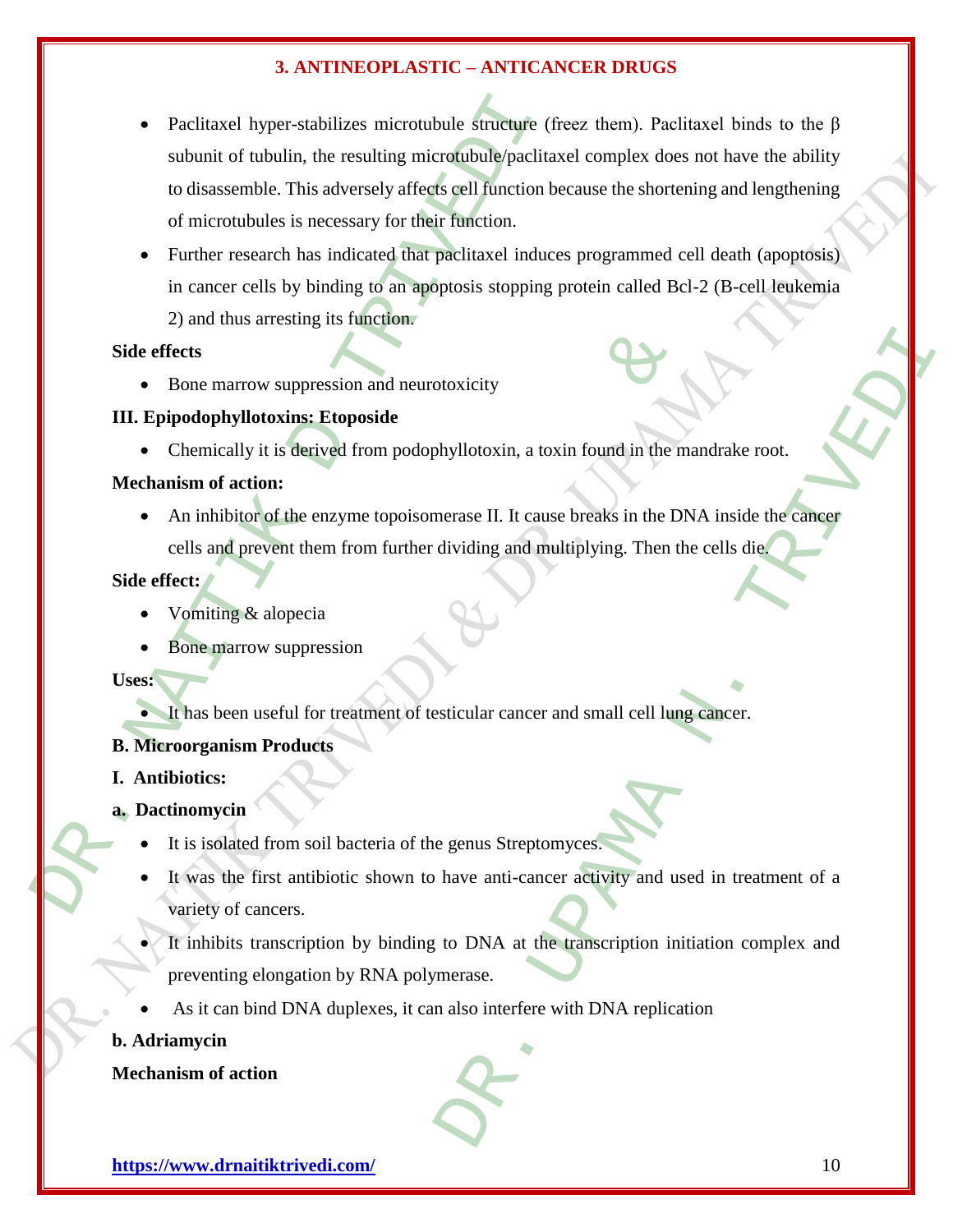- Doxorubicin is anthracyclin antibiotic interferes with<br>
RNA by inserting itself between adjacent base pair c<br>
DNA and RNA synthesis.<br>
 Also its antitumor effect is related to its inhibition of<br>
(responsipole for DNA r Doxorubicin is anthracyclin antibiotic interferes with the cells' production of DNA and RNA by inserting itself between adjacent base pair causing local uncoiling thus blocking DNA and RNA synthesis.
	- Also its antitumor effect is related to its inhibition of topoisomerase II enzyme (responsipole for DNA repair).
	- CYT P450 catalyzes the conversion of Dox. into semiquinone free radicals which produce superoxide ion  $\&$  H<sub>2</sub>O<sub>2</sub> that mediate single strand scission in DNA

**Uses**

- Multiple cancers including breast, bone, ovarian & leukemia.
- Acute lymphocytic leukemia (ALL).
- Non−Hodgkin's lymphoma

#### **Side effects**

- ers including breast, bone, ovarian & leukemia.<br>
Seytic leukemia (ALL).<br>
Seytic leukemia (ALL).<br>
Seytic leukemia (ALL).<br>
Seytic leukemia (ALL).<br>
Sextic leukemia (ALL).<br>
Elem with the use of doxorubicin is that it causes ir one, ovarian & leukemia.<br>
Northicin is that it causes irreversible heart problems<br>
Northicin is that it causes irreversible heart problems<br>
DR.<br>
DR.<br>
DR. DR. DR. DR. DR. PRESERVING AND THE PRESENTING AND THE PRESENTING AND A major problem with the use of doxorubicin is that it causes irreversible heart problems specially heart failure.
- Hypersensitivity, myelosuppression
- Nausea, vomiting & diarrhea
- Urine and tears may take on a red color.

#### **c. Mitomycin−C**

- Mitomycin−C is an antitumor antibiotic. Mechanistically however, it belongs to DNA alkylating agents.
- Upon bioactivation inside the cell, it preferentially alkylates  $O<sub>6</sub>$  of guanine base in DNA
- leading to cross linking of DNA.
- It also degrades DNA through formation of free radicals.

#### **Side effects**

- Mitomycin−C may cause bone marrow suppression.
	- Lung fibrosis may occur. If these lung problems do occur, corticosteroids may provide effective therapy. Stopping mitomycin−C therapy may also be recommended.

#### **d. Bleomycin**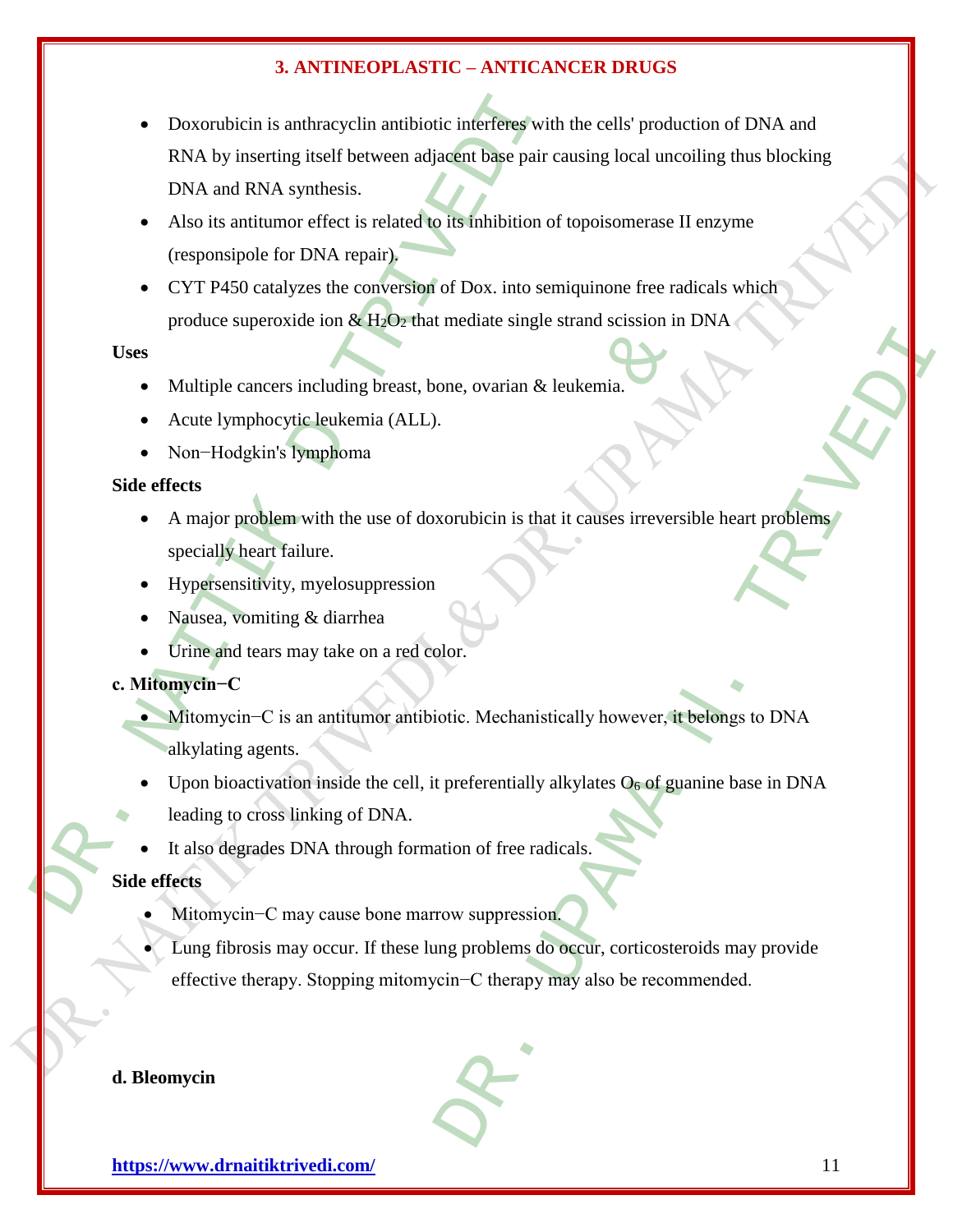- It is cytotoxic in any phase of the cycle even on G0 phase
- Bleomycin degrades performed DNA causing chain fragmentation and release of free bases through the formation of free radicals (superoxide and hydroxyl radicals).

#### **Uses**

- Bleomycin is used in the treatment of a number of different cancers, including cancer of the head and neck, skin, esophagus, lung, testis, and genitourinary tract.
- It is cytotoxic in any phase of the cycle even ron GO<br>
 Bleomycin degrades performed DNA causing chain through the formation of free radicals (superoxide are Uses<br>
 Bleomycin is used in the treatment of a number of di In addition, it is used in the treatment of Hodgkin's disease and non−Hodgkin's lymphomas.

#### **Side effects**

- Pulmonary fibrosis
- From the United States of the States of the States of the States of the States of the States and the States and Tenders and Tenders and Tenders and Tenders and Tenders and Tenders and Tenders and Tenders and Tenders and Te Raynaud's phenomenon (which affects the fingers and toes, may involve pain, pale color, and abnormal sensation as burning)
- In addition, headache, and nausea and vomiting may occur.

#### **e. Procarbazine**

- Procarbazine is an anticancer agent inhibits DNA and RNA synthesis in cells
- Interfering with mitosis.

#### **Uses**

- Procarbazine is used in the treatment of various cancers, although the best established usage is with Hodgkin's disease.
- Other cancers in which procarbazine is sometimes used include lymphomas, brain tumors, skin cancer, lung cancer, and multiple myeloma.

#### **Side effects**

- It decreases the white blood cells and the platelet cells.
- The most severe side effect is nausea and vomiting.
- There may be neurological side effects such as confusion, sleepiness, depression,
	- nightmares, agitation, and nervousness.

#### **II. Enzymes: L-Asparaginase, Crisantapase**

DR. UPAMA N. TRIVEDI It is a preparation of asparaginase which kills cancer cells by breaking down certain protein (L−asparagine) that is necessary for survival and growth of certain tumors incapable of forming such protein e.g. Acute Lymphoblastic Leukemia (ALL).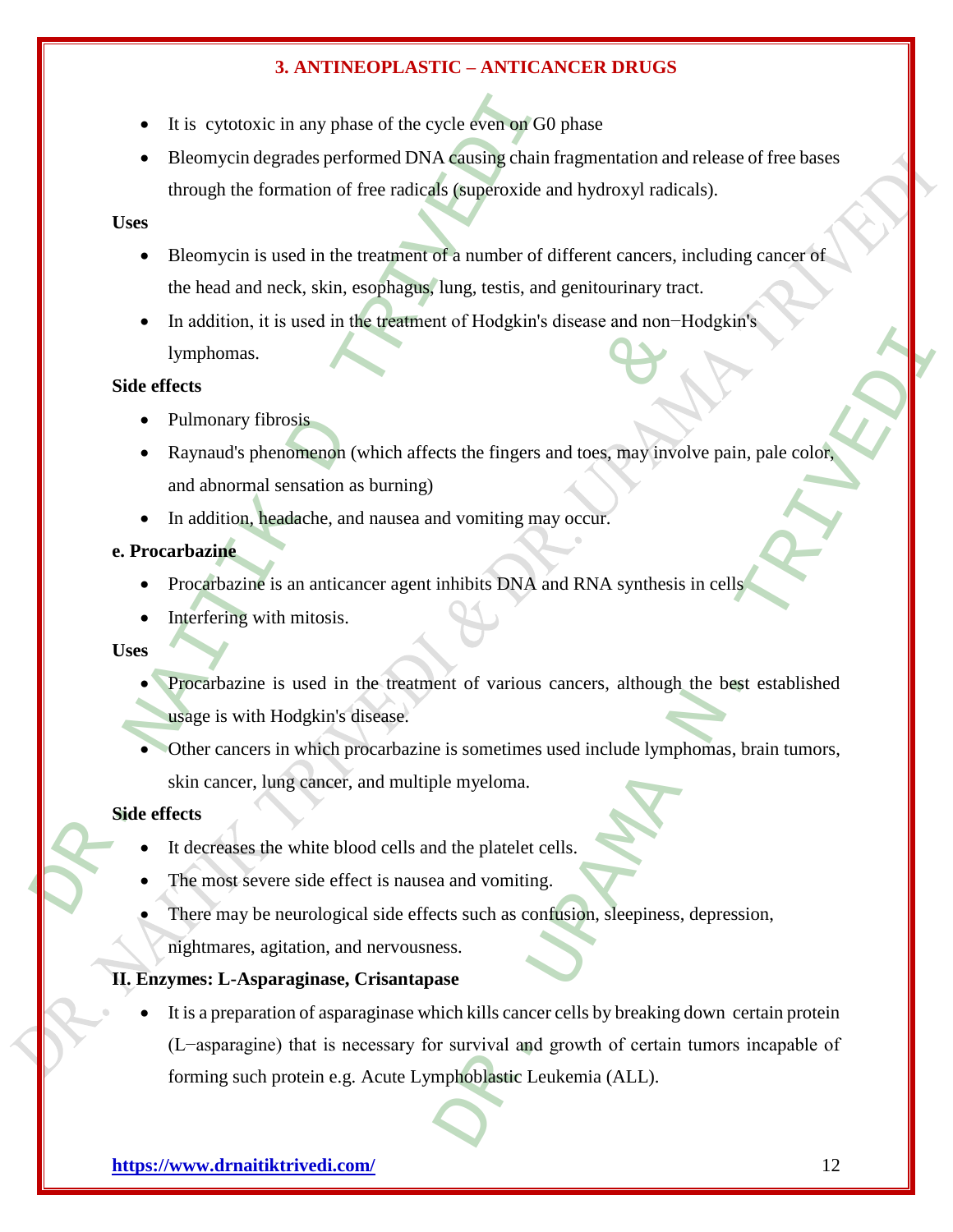- Fortunately, normal cells are not dependent on L−asparagine for survival.
- Asparaginase is mainly given in combination with vincristine and steroids (either prednisone or dexamethasone).

#### **HORMONES:**

1. Corticosteroids:

 Corticosteroids have broad use in cancer treatment. Some are used to treat adult leukemias, adult lymphomas, and acute childhood leukemia.

#### **Immunosuppressive mechanism:**

- Fortunately, normal cells are not dependent on *L*-as<br>
 Asparaginase is mainly given in combination w<br>
prednisone or dexamethasone).<br> **HORMONES:**<br>
 Corticosteroids:<br>
 Corticosteroids have broad use in cancer treatment mas, and acute childhood leukemia.<br>
e mechanism:<br>
ds suppress the cell-mediated immunity. They act by it<br>
ds suppress the cell-mediated immunity. They act by it<br>
dytokine production reduces the T cell proliferation.<br>
ids a od leukemia.<br>
aediated immunity. They act by infinititing genes that<br>
TNF-y, the most important of which is the IL-2. The<br>
duces the T cell proliferation.<br>
xpansion and antibody synthesis.<br>
coneogenesis, insulin resistance Glucocorticoids suppress the cell-mediated immunity. They act by inhibiting genes that code for the cytokines interlukin and TNF-γ, the most important of which is the IL-2. The inhibition of cytokine production reduces the T cell proliferation.
	- Glucocorticoids also suppress the expansion and antibody synthesis.

#### **Side effects**

- Hyperglycemia due to increased gluconeogenesis, insulin resistance caution in those with diabetes mellitus
- Reduced bone density (osteoporosis, higher fracture risk, slower fracture repair)
- Weight gain due to increased visceral and truncal fat deposition (central obesity) and appetite stimulation
- Adrenal insufficiency (if used for long time and stopped suddenly without a taper)
- Muscle breakdown (proteolysis), weakness; reduced muscle mass and repair
- Growth failure, pubertal delay
- Increased urea formation; negative nitrogen balance

#### **The most common corticosteroids used in cancer treatment are:**

- Dexamethasone (Decadron)
- **Hydrocortisone**
- Methylprednisolone (Medrol)
- **2. Estrogens & Progestons:**
	- Mainly used in androgen dependent prostatic tumors